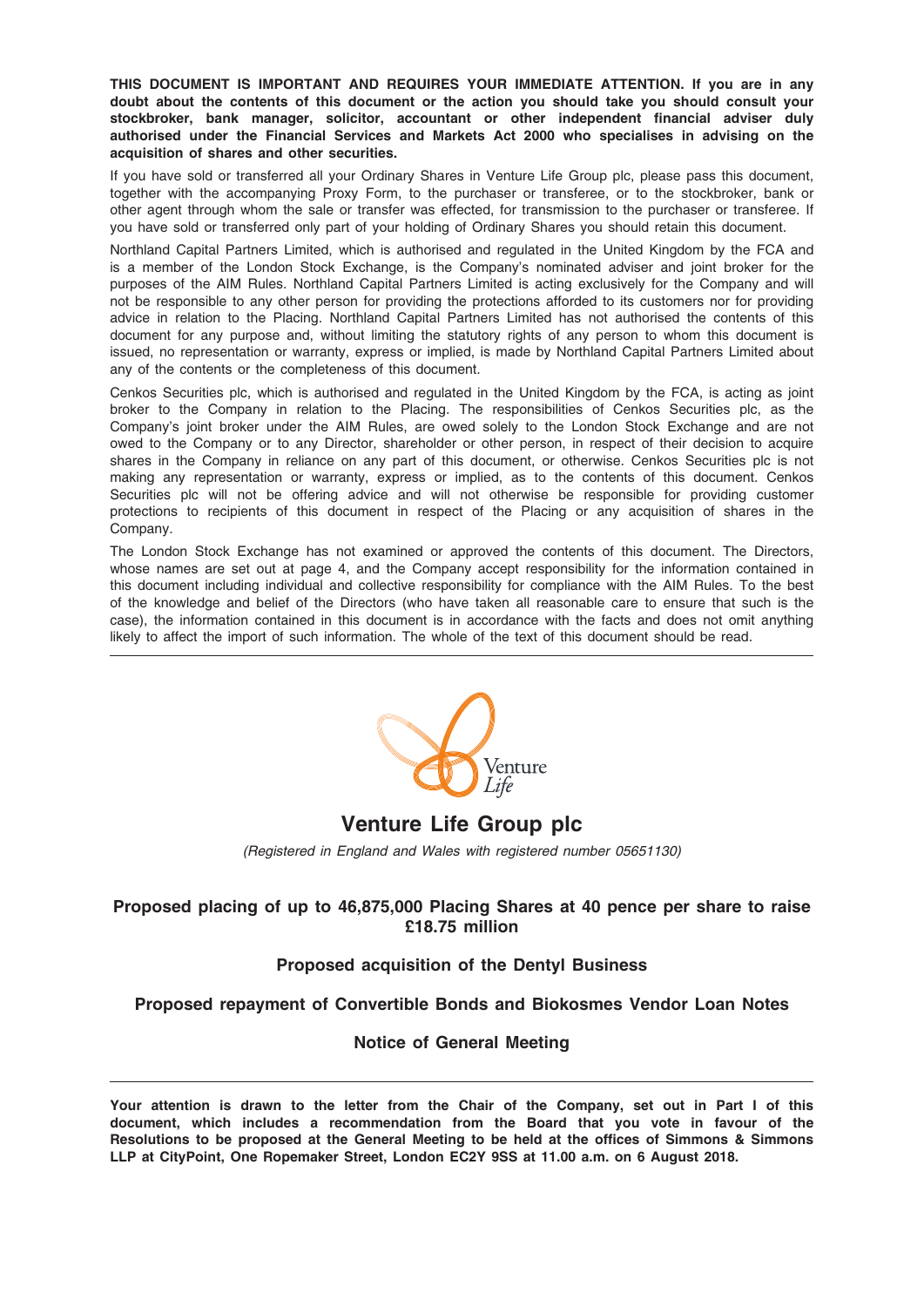Notice of the General Meeting is set out at the end of this document. A Proxy Form for use in connection with the General Meeting accompanies this document and should be completed by Shareholders and returned in accordance with the instructions contained in it as soon as possible and in any event to be received by no later than 11.00 a.m. on 2 August 2018. If you hold Ordinary Shares through CREST you may appoint a proxy by completing and transmitting a CREST proxy instruction to Link Asset Services (CREST participant ID RA10) so that it is received by no later than 11.00 a.m. on 2 August 2018. Completion and return of a Proxy Form or CREST proxy instruction will not prevent Shareholders from attending and voting in person at the General Meeting should they subsequently wish to do so.

This document does not constitute an offer to buy or subscribe for, or the solicitation of an offer to buy or subscribe for Placing Shares in any jurisdiction in which such offer or solicitation is unlawful. The Placing Shares have not been, and will not be, registered under the United States Securities Act of 1933 (as amended) or under the securities laws of any state of the United States nor do they qualify for distribution under any of the relevant securities laws of Canada, Australia, the Republic of South Africa or Japan. Accordingly, the Placing Shares may not, directly or indirectly, be offered, sold or taken up, delivered or transferred in or into the United States, Canada, Australia, the Republic of South Africa or Japan or any other territory outside the United Kingdom. The distribution of this document outside the United Kingdom may be restricted by law and therefore persons outside the United Kingdom into whose possession this document has come should inform themselves and observe any restrictions about the Placing or the distribution of this document.

A copy of this document is available at the Company's website: www.venture-life.com. Neither the content of the Company's website nor any website accessible by hyperlinks to the Company's website is incorporated in, or forms part of, this document.

#### Cautionary note regarding forward-looking statements

This document includes statements that are, or may be deemed to be, ''forward-looking statements''. These forward-looking statements can be identified by the use of forward-looking terminology, including (but not limited to) the terms ''believes'', ''estimates'', ''plans'', ''projects'', "anticipates", "expects", "intends", "may", "will", or "should" or, in each case, their negative or other variations or comparable terminology. These forward-looking statements include matters that are not historical facts. They appear various places throughout this document and may include statements about the Directors' current intentions, beliefs or expectations concerning, among other things, the Group's results of operations, financial condition, liquidity, prospects, growth, strategies and the Group's markets.

By their nature, forward-looking statements involve risk and uncertainty because they relate to future events and circumstances. Actual results and developments could differ materially from those expressed or implied by the forward-looking statements.

Forward-looking statements may and often do differ materially from actual results. Any forwardlooking statements in this document are based on certain factors and assumptions, including the Directors' current view of future events and are subject to risks relating to future events and other risks, uncertainties and assumptions relating to the Group's operations, results of operations, growth, strategy and liquidity. While the Directors consider these assumptions to be reasonable based upon information currently available, they may prove to be incorrect. Save as required by law or by the AIM Rules, the Company undertakes no obligation to release publicly the results of any revisions to any forward-looking statements in this document that may occur due to any change in the Directors' expectations or to reflect events or circumstances after the date of this document.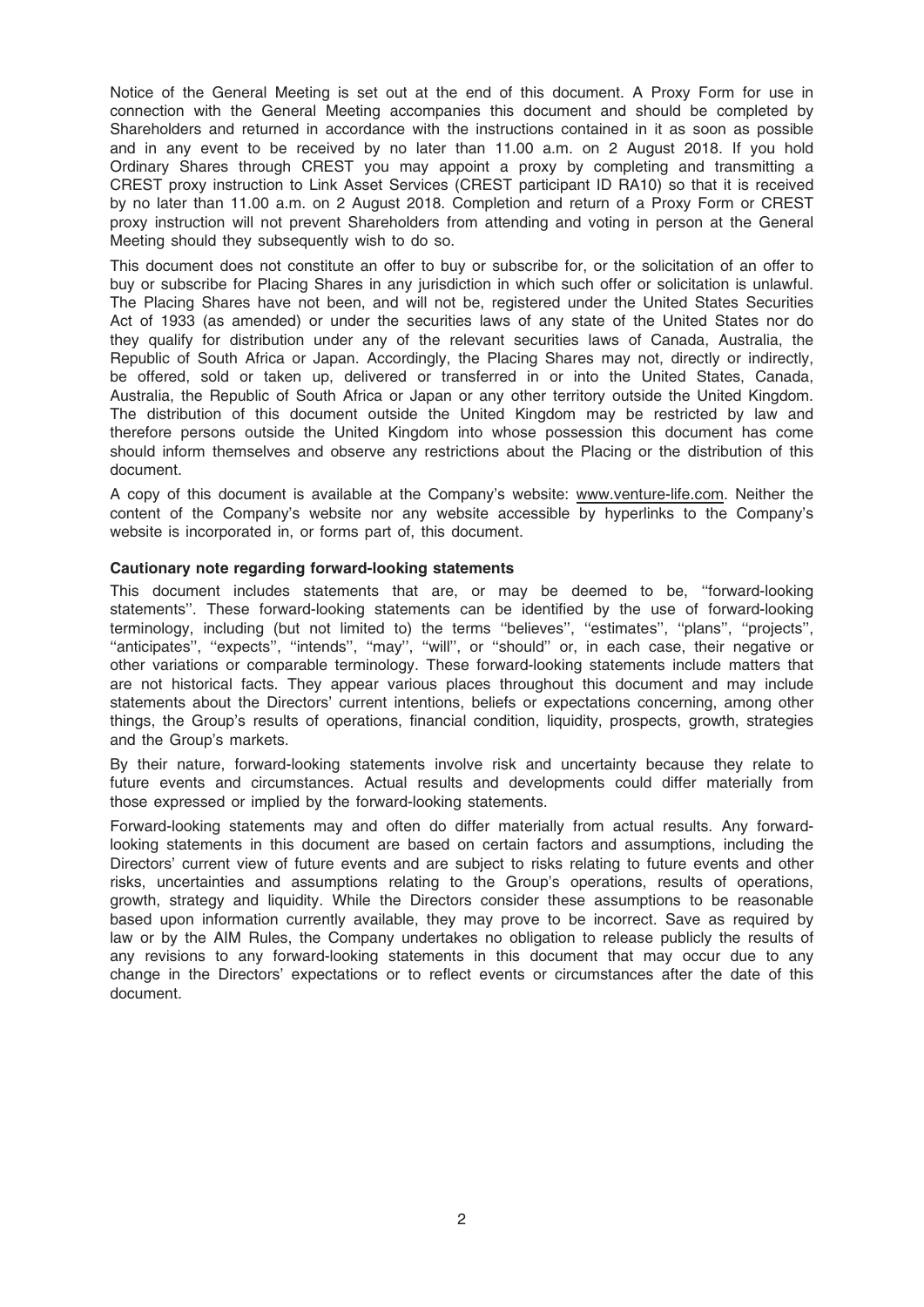## **CONTENTS**

|                                              | Page |
|----------------------------------------------|------|
| Contents                                     | 3    |
| Directors and Advisers                       | 4    |
| <b>Statistics and Expected Timetable</b>     | 5    |
| <b>Definitions</b>                           | 6    |
| Part I: Letter from the Chair of the Company | 8    |
| Part II: Notice of General Meeting           | 13   |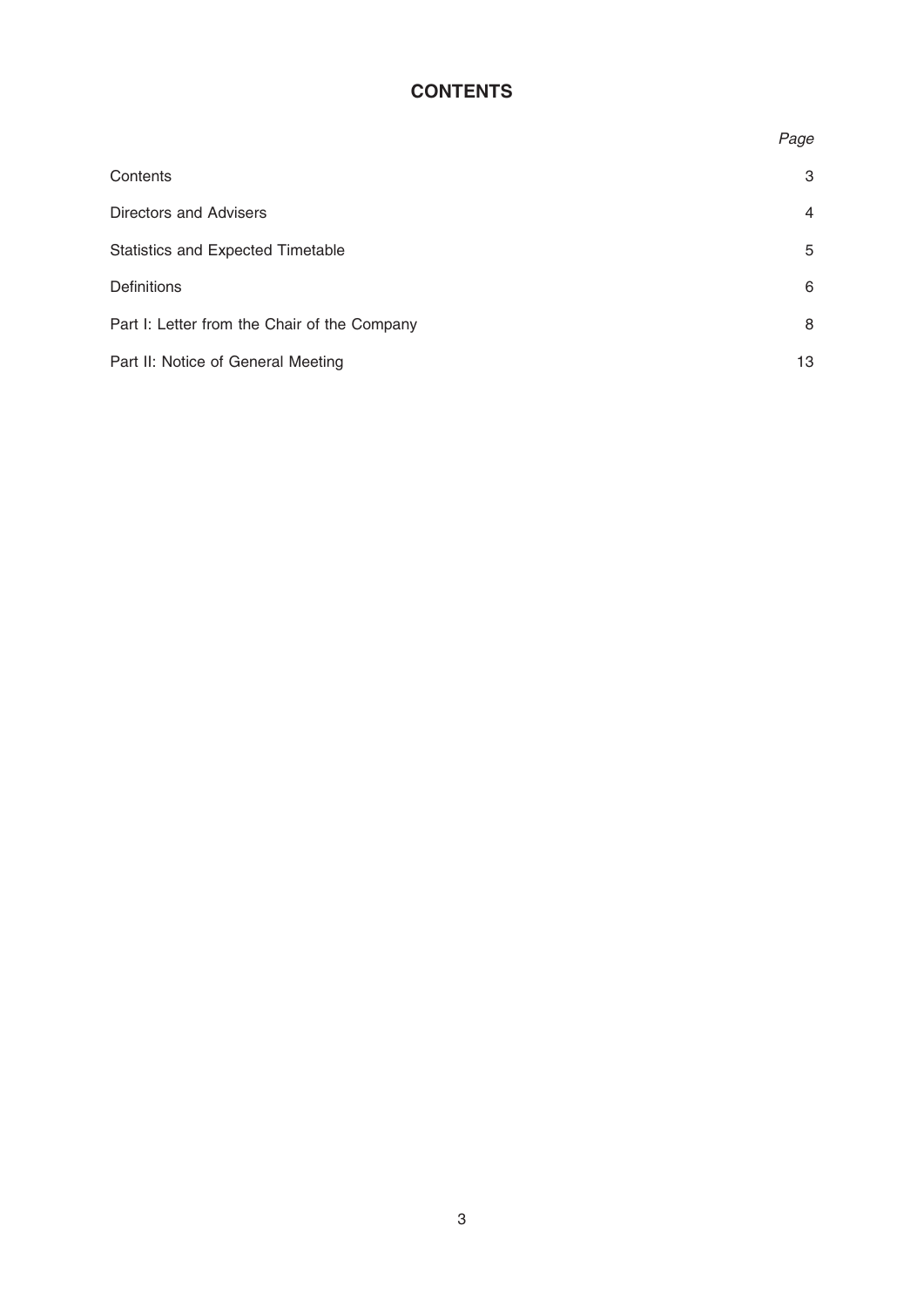## DIRECTORS AND ADVISERS

| <b>Directors</b>                          | Lynn Drummond (Non-executive Chair)<br>Jeremy Randall (Chief Executive Officer)<br>Adrian Crockett (Chief Financial Officer)<br>Gianluca Braguti (Chief Manufacturing Officer)<br>Sharon Collins (Chief Commercial Officer)<br>John Sylvester (Non-executive Director)<br>Peter Bream (Non-executive Director) |
|-------------------------------------------|----------------------------------------------------------------------------------------------------------------------------------------------------------------------------------------------------------------------------------------------------------------------------------------------------------------|
| <b>Company Secretary</b>                  | Peter Shepherd                                                                                                                                                                                                                                                                                                 |
| <b>Registered Address</b>                 | <b>Venture House</b><br><b>Arlington Square</b><br>Downshire Way<br><b>Bracknell</b><br><b>Berkshire</b><br><b>RG12 1WA</b>                                                                                                                                                                                    |
| <b>Nominated Adviser and Joint Broker</b> | Northland Capital Partners Limited<br>40 Gracechurch Street, 2nd Floor<br>London<br>EC3V 0BT                                                                                                                                                                                                                   |
| <b>Bookrunner and Joint Broker</b>        | Cenkos Securities plc<br>6.7.8 Tokenhouse Yard<br>London<br>EC2R 7AS                                                                                                                                                                                                                                           |
| <b>Joint Broker</b>                       | Turner Pope Investments (TPI) Ltd<br>550 Ley Street<br><b>Ilford</b><br>Essex<br>IG <sub>2</sub> 7DB                                                                                                                                                                                                           |
| <b>Legal advisers to the Company</b>      | Simmons & Simmons LLP<br>CityPoint<br>One Ropemaker Street<br>London<br>EC <sub>2</sub> Y 9SS                                                                                                                                                                                                                  |
| <b>Legal advisers to Cenkos</b>           | CMS Cameron McKenna Nabarro Olswang LLP<br>Cannon Place<br>78 Cannon Street<br>London<br>EC4N 6AF                                                                                                                                                                                                              |
| <b>Registrar &amp; Receiving Agent</b>    | <b>Link Asset Services</b><br>34 Beckenham Road<br>Beckenham<br>Kent<br>BR3 4TU                                                                                                                                                                                                                                |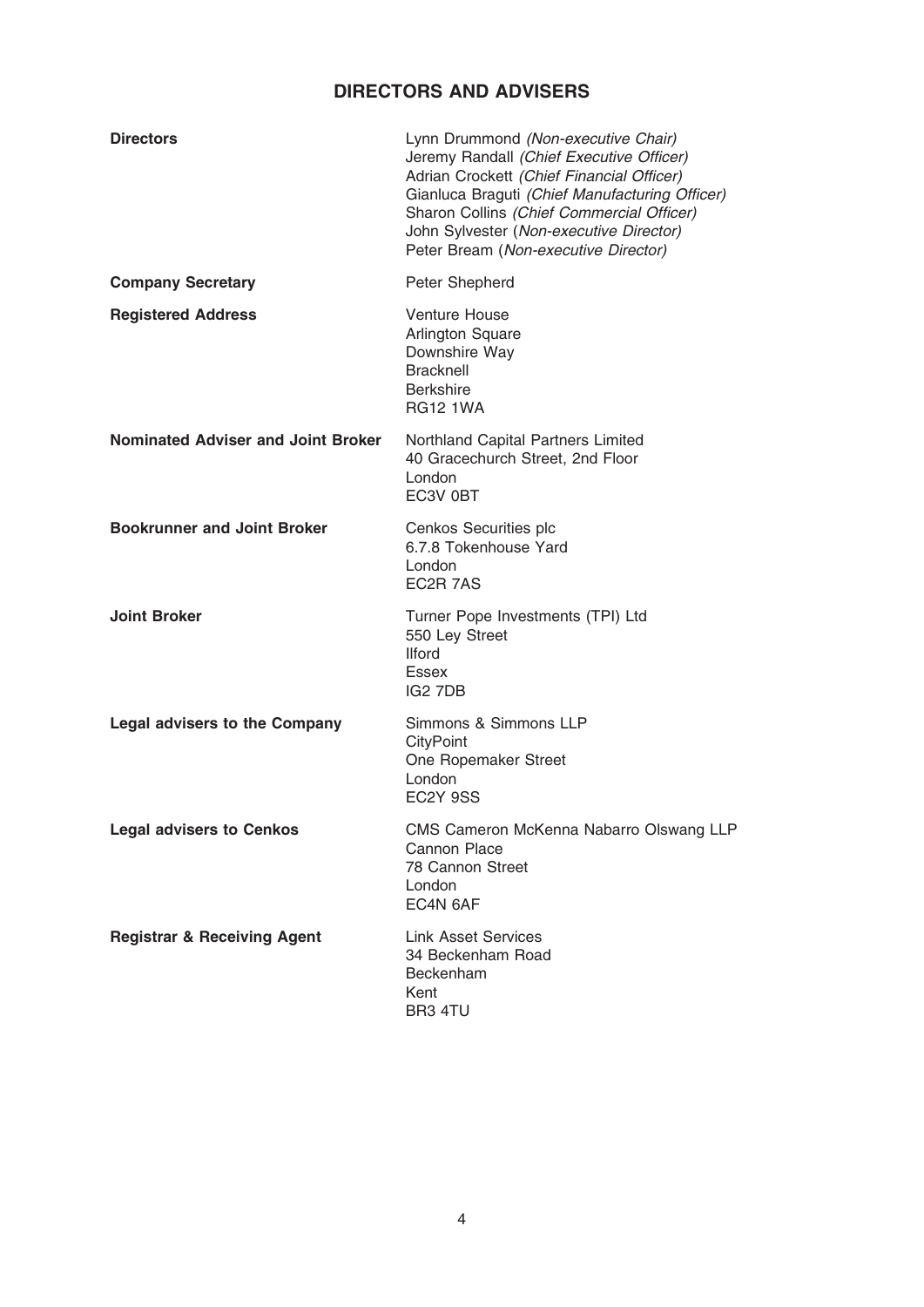## **STATISTICS**

| Number of Existing Ordinary Shares in issue before the Placing                          | 36,837,106       |
|-----------------------------------------------------------------------------------------|------------------|
| Number of Placing Shares to be issued pursuant to the Placing                           | 46,875,000       |
| Placing Price per Placing Share                                                         | 40 pence         |
| Gross proceeds of the Placing                                                           | $£18.75$ million |
| Estimated net proceeds of the Placing                                                   | £17.5 million    |
| Number of Ordinary Shares in issue immediately following issue of<br>the Placing Shares | 83,712,106       |
| Placing Shares as a percentage of the Enlarged Share Capital                            | 56 per cent.     |

## EXPECTED TIMETABLE

| Announcement of the Placing and Acquisition                                              | 20 July 2018                |
|------------------------------------------------------------------------------------------|-----------------------------|
| Posting of this document and Proxy Form to Shareholders                                  | 20 July 2018                |
| Latest time and date for receipt of Proxy Forms for the General<br>Meeting               | 11.00 a.m. on 2 August 2018 |
| <b>General Meeting</b>                                                                   | 11.00 a.m. on 6 August 2018 |
| Admission of the Placing Shares and completion of the Acquisition                        | 7 August 2018               |
| CREST accounts to be credited for Placing Shares in uncertificated<br>form               | 7 August 2018               |
| Expected date for posting of share certificates for Placing Shares<br>(where applicable) | Within 10 days of Admission |

Note: Each of the dates and times in the above timetable are subject to change. All times stated are BST.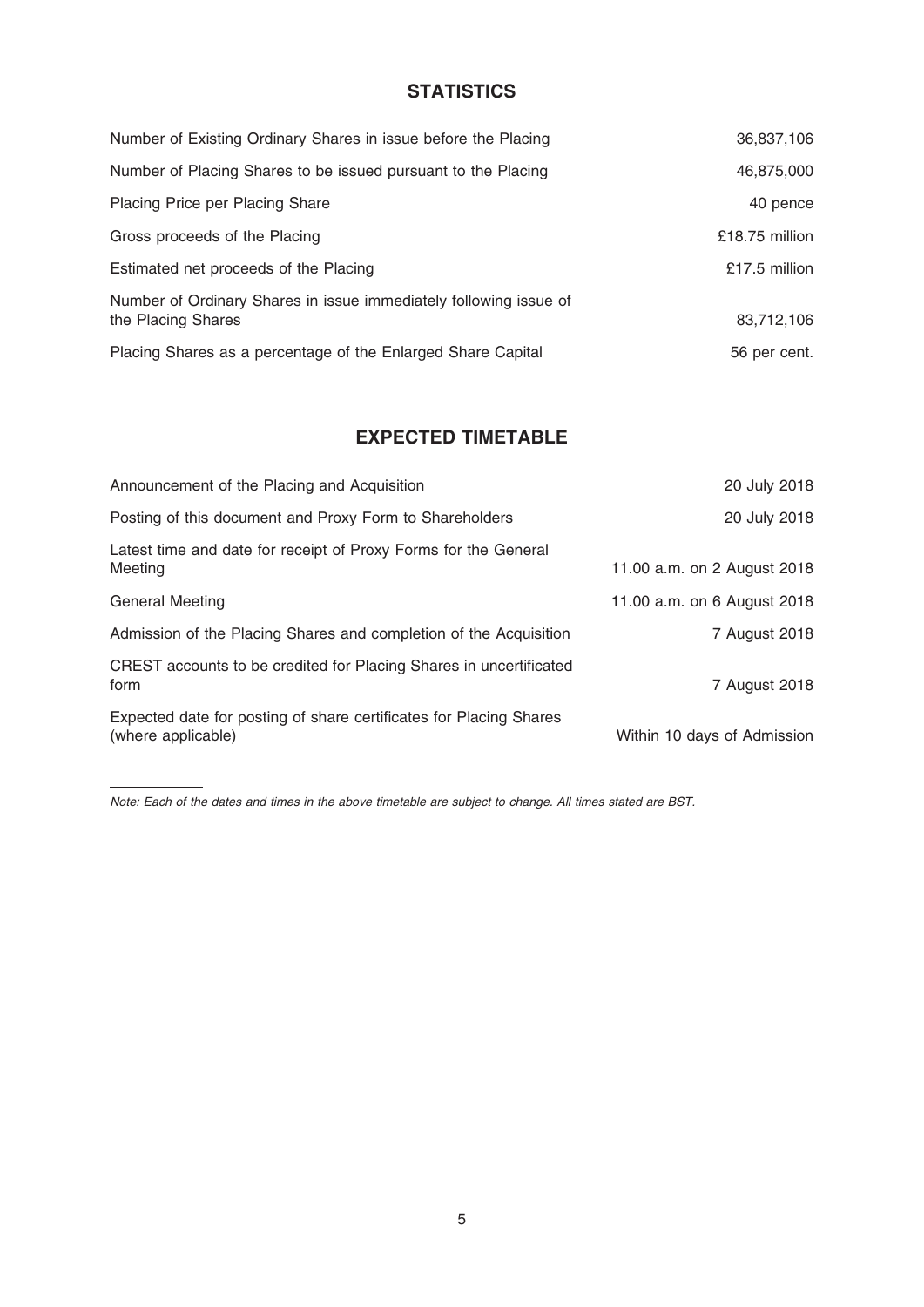## DEFINITIONS

These definitions apply throughout this document:

| "Acquisition"                               | the proposed acquisition by the Company of the Dentyl Business<br>pursuant to the Acquisition Agreement                                                                                                                                                                 |  |
|---------------------------------------------|-------------------------------------------------------------------------------------------------------------------------------------------------------------------------------------------------------------------------------------------------------------------------|--|
| "Acquisition Agreement"                     | the conditional business transfer agreement dated 20 July 2018<br>between the Vendor and the Company in respect of the<br>Acquisition                                                                                                                                   |  |
| "Admission"                                 | the admission of the Placing Shares to trading on AIM becoming<br>effective in accordance with the AIM Rules                                                                                                                                                            |  |
| "AIM"                                       | the AIM market operated by the London Stock Exchange                                                                                                                                                                                                                    |  |
| "AIM Rules"                                 | the AIM Rules for Companies, as published by the London Stock<br>Exchange, as amended                                                                                                                                                                                   |  |
| "Biokosmes Vendor Loan<br>Notes"            | the loan notes with a principal value of $E$ 2 million carrying an<br>annual coupon of 4 per cent. issued to the vendors of Biokosmes<br>Srl                                                                                                                            |  |
| "Board" or "Directors"                      | the directors of the Company whose names are set out on page 4<br>of this document                                                                                                                                                                                      |  |
| "Cenkos"                                    | Cenkos Securities plc                                                                                                                                                                                                                                                   |  |
| "certificated" or "in certificated<br>form" | an Ordinary Share which is not in uncertificated form (that is, not<br>in CREST)                                                                                                                                                                                        |  |
| "Companies Act"                             | the Companies Act 2006, as amended                                                                                                                                                                                                                                      |  |
| "Company" or "VLG"                          | Venture Life Group plc                                                                                                                                                                                                                                                  |  |
| "Consideration"                             | the aggregate consideration payable to the Vendor under the<br>Acquisition Agreement, as described in more detail at paragraph 3<br>of Part I of this document                                                                                                          |  |
| "Convertible Bonds"                         | the convertible bonds issued by the Company with a principal<br>value of £1.9 million carrying an annual coupon of 9 per cent.                                                                                                                                          |  |
| "CREST"                                     | the relevant systems (as defined in the Uncertificated Securities<br>Regulations 2001, as amended) for paperless settlement of share<br>transfers and the holding of shares in uncertificated form of which<br>Euroclear is the operator as defined by such regulations |  |
| "CREST Regulations"                         | the Uncertificated Securities Regulations 2001 (SI 2001 No.<br>2001/3755), as amended                                                                                                                                                                                   |  |
| "Dentyl Business"                           | the trade and assets of the Dentyl Dual Action mouthwash and<br>BB Mints businesses described in paragraph 3 of Part I of this<br>document                                                                                                                              |  |
| "Enlarged Share Capital"                    | the entire issued Ordinary Share capital of the Company<br>immediately following completion of the allotment and issue of<br>the Placing Shares                                                                                                                         |  |
| "Euroclear"                                 | Euroclear UK & Ireland Limited                                                                                                                                                                                                                                          |  |
| "Existing Ordinary Shares"                  | the 36,837,106 Ordinary Shares in issue as at the date of this<br>document                                                                                                                                                                                              |  |
| "FCA"                                       | the Financial Conduct Authority                                                                                                                                                                                                                                         |  |
| "FSMA"                                      | the Financial Services and Markets Act 2000, as amended                                                                                                                                                                                                                 |  |
| "General Meeting"                           | the general meeting of the Company to be held at the offices of<br>Simmons & Simmons LLP at CityPoint, One Ropemaker Street,<br>London EC2Y 9SS at 11.00 a.m. on 6 August 2018, or any<br>adjourned meeting, notice of which is set out in Part II of this<br>document  |  |
| "Group"                                     | the Company and its subsidiary undertakings (as defined in the<br>Companies Act)                                                                                                                                                                                        |  |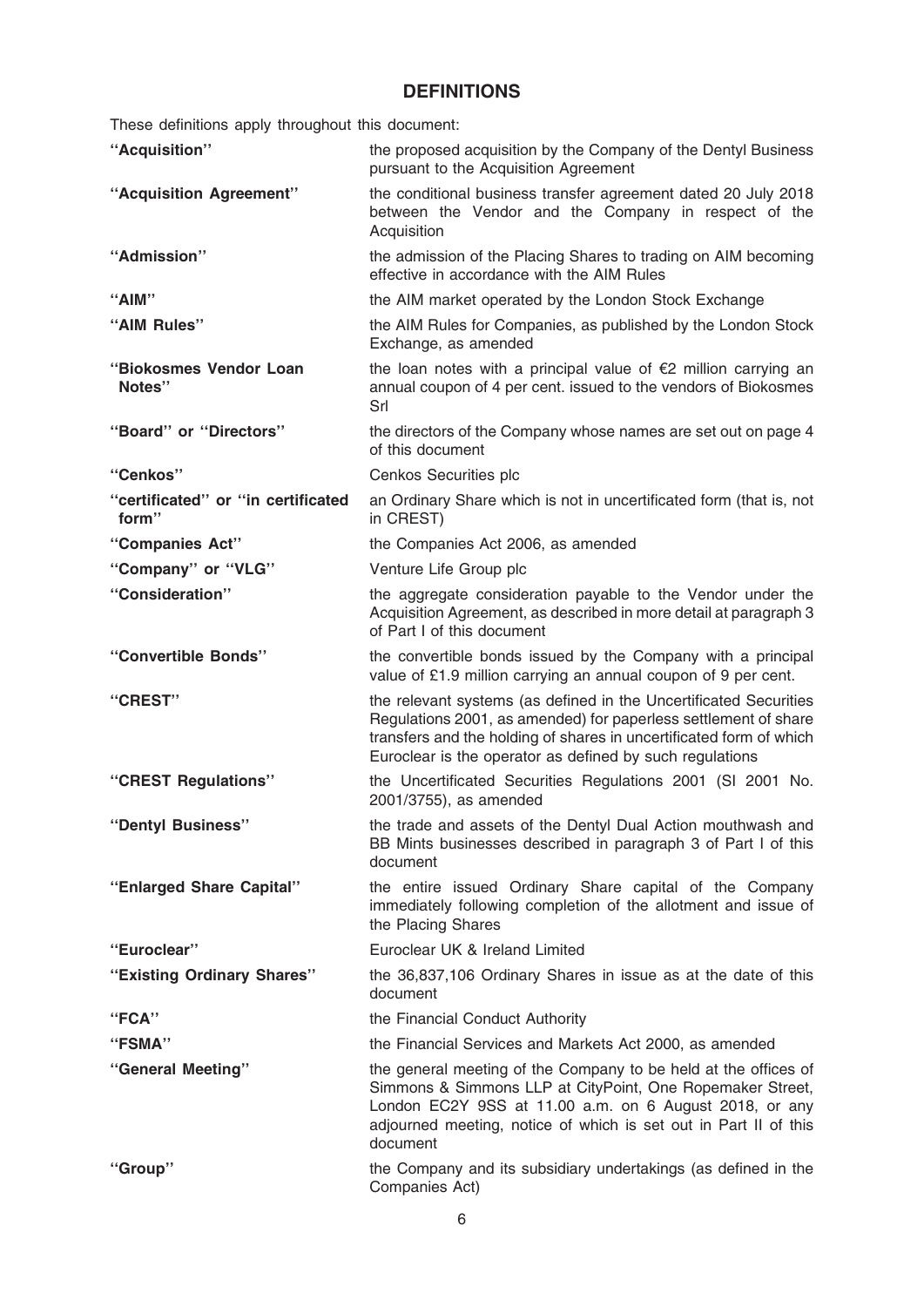| "Notice"                                        | the notice of the General Meeting contained in Part II of this<br>document                                                                                                                                                                           |
|-------------------------------------------------|------------------------------------------------------------------------------------------------------------------------------------------------------------------------------------------------------------------------------------------------------|
| "Ordinary Shares"                               | ordinary shares of 0.3 pence each in the capital of the Company                                                                                                                                                                                      |
| "Placing"                                       | the proposed placing of the Placing Shares at the Placing Price<br>by Cenkos, as agent for the Company                                                                                                                                               |
| "Placing Agreement"                             | the conditional agreement dated 20 July 2018 between the<br>Company and Cenkos, relating to the Placing                                                                                                                                              |
| "Placing Price"                                 | 40 pence per Placing Share                                                                                                                                                                                                                           |
| "Placing Shares"                                | up to 46,875,000 new Ordinary Shares to be placed with<br>institutional and certain other investors at the Placing Price<br>pursuant to the Placing                                                                                                  |
| "Proxy Form"                                    | the form of proxy enclosed with this document for use by<br>Shareholders in connection with the General Meeting                                                                                                                                      |
| "Resolutions"                                   | the resolutions to be proposed at the General Meeting as set out<br>in the Notice                                                                                                                                                                    |
| "Shareholders"                                  | holders from time to time of Ordinary Shares                                                                                                                                                                                                         |
| "UK" or "United Kingdom"                        | the United Kingdom of Great Britain and Northern Ireland                                                                                                                                                                                             |
| "uncertificated" or "in<br>uncertificated form" | recorded on a register of securities maintained by Euroclear in<br>accordance with the CREST Regulations as being in<br>uncertificated form in CREST and title to which, by virtue of the<br>CREST Regulations, may be transferred by means of CREST |
| "US" or "United States"                         | the United States of America (including the District of Columbia)                                                                                                                                                                                    |
| "Vendor"                                        | D.D.D. Limited                                                                                                                                                                                                                                       |

All references in this document to "Sterling", "£", "pence" or "p" are to the lawful currency of the United Kingdom.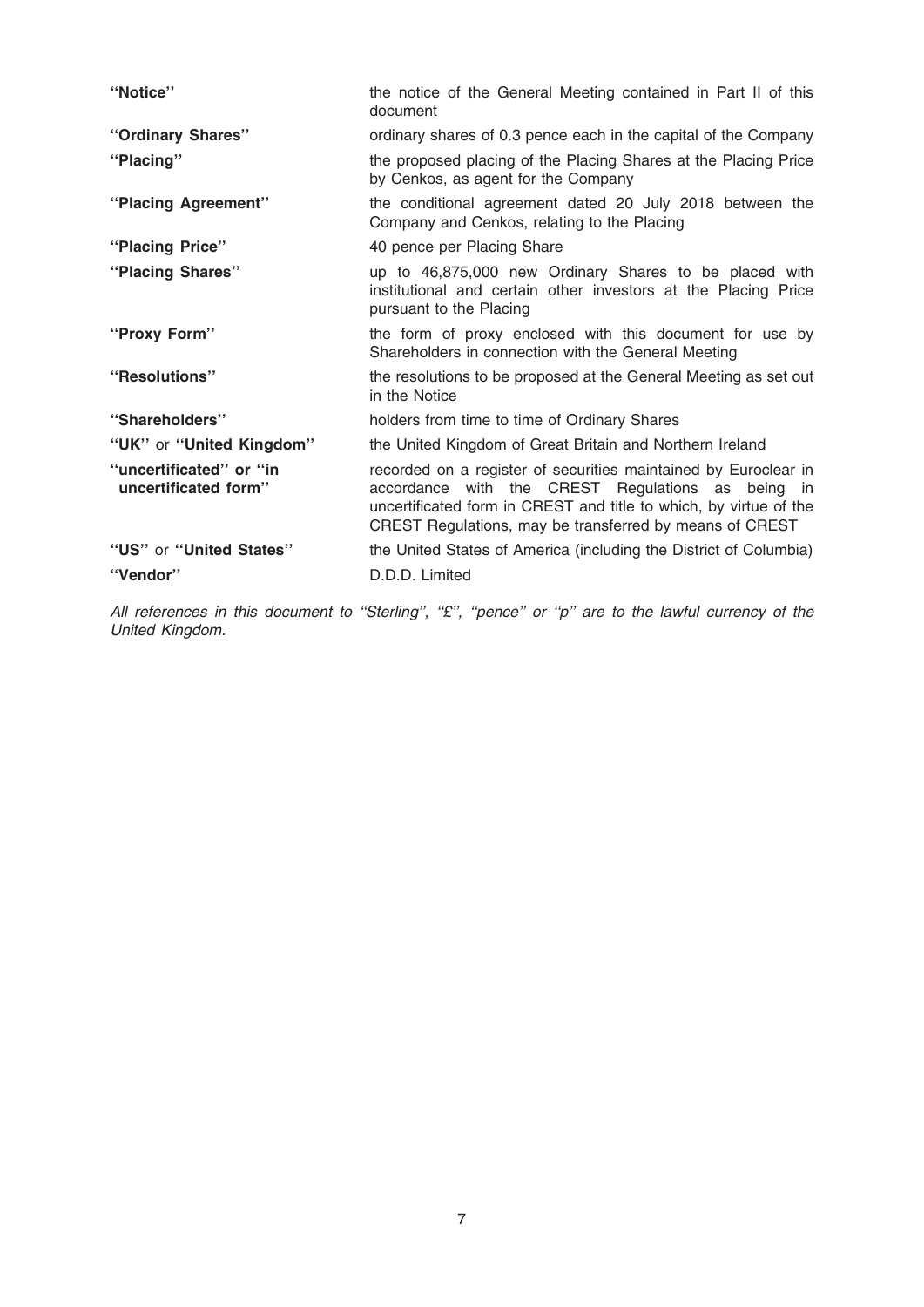### PART I

### LETTER FROM THE CHAIR OF THE COMPANY



(Incorporated and registered in England and Wales with registered number 05651130)

**Directors** Lynn Drummond (Chair) Jeremy Randall Adrian Crockett Gianluca Braguti Sharon Collins John Sylvester Peter Bream

Registered Office Venture House Arlington Square Downshire Way **Bracknell** Berkshire RG12 1WA

20 July 2018

Dear Shareholder

#### Proposed placing of up to 46,875,000 Placing Shares at 40 pence per share to raise £18.75 million, proposed acquisition of the Dentyl Business, proposed repayment of Convertible Bonds and Biokosmes Vendor Loan Notes and Notice of General Meeting

#### 1. Introduction

The Company has today announced the terms of a placing to raise approximately £18.75 million (before expenses) by the issue and allotment by the Company of up to 46,875,000 new Ordinary Shares at the Placing Price of 40 pence per share. The net proceeds will be used to fund the acquisition of the Dentyl Business, to repay the Convertible Bonds and Biokosmes Vendor Loan Notes, to strengthen the Company's balance sheet to support the continued growth of the business and to explore further strategic acquisition opportunities.

The Placing is conditional, among other matters, on Shareholders approving the Resolutions at the General Meeting, compliance by the Company in all material respects with its obligations under the Placing Agreement and Admission of the Placing Shares to trading on AIM. The Resolutions are contained in the Notice set out at the end of this document.

The purpose of this document is to explain the background to and reasons for the Placing, why the Directors are seeking authority from Shareholders to issue the Placing Shares for cash on a non pre-emptive basis and to recommend that you vote in favour of the Resolutions.

#### 2. Summary of VLG

The Group is an international self-care group, focused on the development, manufacture and commercialisation of products for the global self-care market. The Group's strategy is to create value for shareholders by building a leading international self-care business with a portfolio of niche products across a range of therapeutic areas that it distributes through its partners worldwide. The Group has established a vertically integrated platform, with a manufacturing facility in Italy and a network of over 90 distribution partners in over 40 countries, and employs approximately 100 staff between its operations in the UK and Italy. The Group's product range and pipeline currently includes the UltraDEX oral care products range, food supplements for lowering cholesterol and maintaining brain function, dermo-cosmetics for addressing the signs of ageing, and medical devices for onychomycosis (nail fungus), rosacea and haemorrhoids. The Group is now focused on building its strong track record of acquiring ''unloved'' and under commercialised brands that it can grow internationally using its operating leverage and distribution channels to deliver incremental profit growth in addition to organic growth of its existing business. In the year ended 31 December 2017, VLG reported revenues of £16.1 million (2016: £14.3 million), EBITDA of £1.9 million (2016: £0.8 million) and its maiden pre-tax profit of £0.1 million (2016: loss of £1.1 million).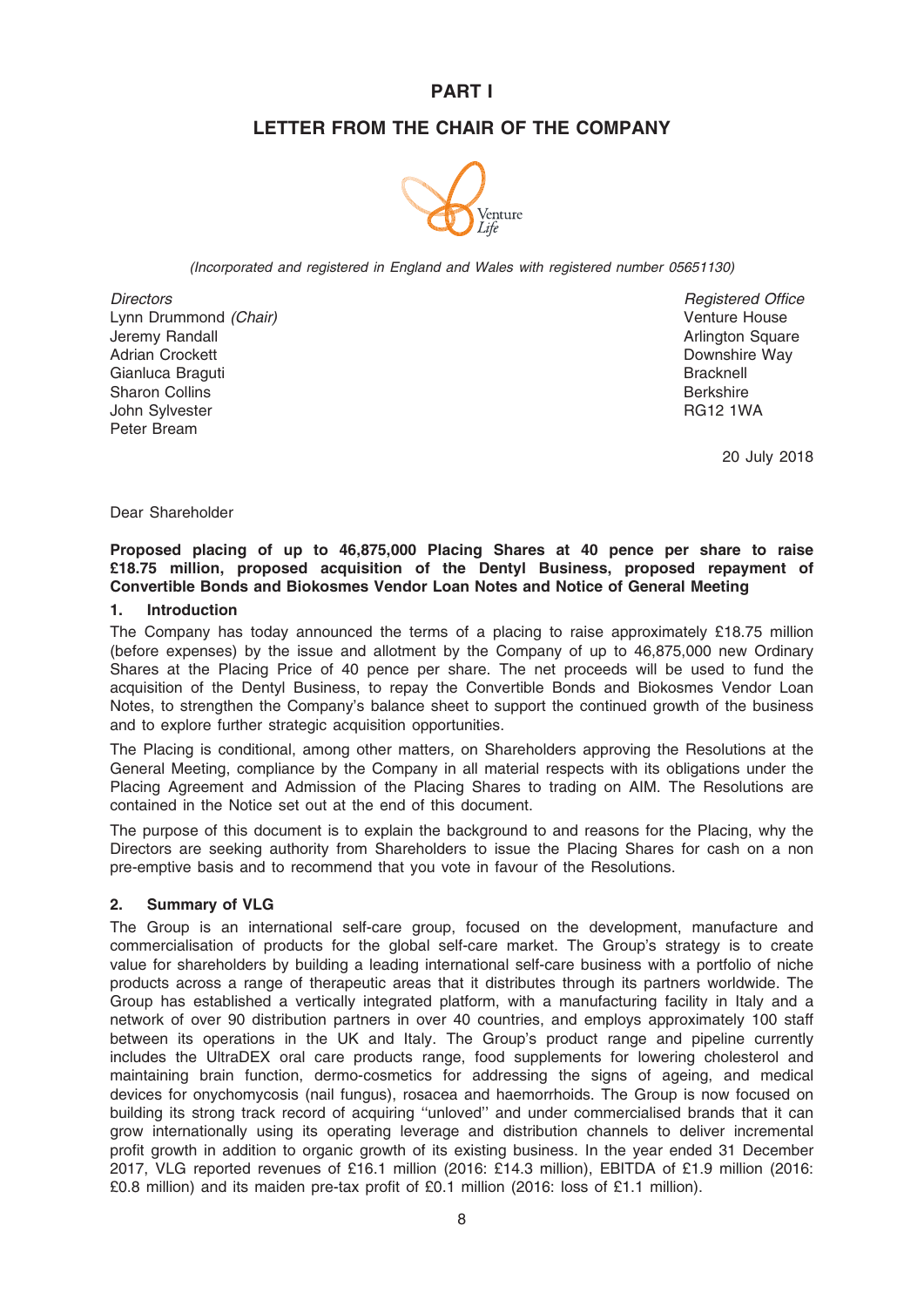### 3. Background and information on the Dentyl Business

The Dentyl Business consists of two products:

- Dentyl, a novel two-phase mouthwash product; and
- BB Mints, a newly launched breath freshening sugar free capsule.

#### **Dentyl**

Dentyl is an every-day mouthwash, which the Board believes is in a non-competitive position to the Group's existing oral care product, UltraDEX, and presents the Group with a significant opportunity for long term revenue and margin growth.

Dentyl was sold to Blistex Inc. in 2006 and subsequently acquired by the Vendor in February 2014.

Dentyl is currently a prominent brand in the UK mouthwash market. It is activated by shaking, with the two phases interacting to create an electrostatic charge, which removes bacteria. The formulation consists of an aqueous phase, which contains an anti-bacterial agent, and an oil phase, which contains mint oil and it is packaged in a distinctive triangular bottle.

The product is sold in 500 ml, 250 ml and 100 ml bottles and comes in two main flavours, ''Smooth Mint'' and ''Fresh Clove''.

Dentyl's 500 ml and 250 ml volumes are manufactured by Robert McBride plc. Fleet Laboratories Limited (''Fleet''), the Vendor's manufacturing affiliate, currently produces the 100 ml volumes. The Group plans, concurrent with the completion of the Acquisition, to enter into a manufacturing arrangement with Fleet for Fleet to continue to produce the 100 ml volumes and to act as a backup producer of certain of VLG's UltraDEX products.

#### BB Mints

This product, newly launched in 2018, is a sugar free dual action breath and belly freshness capsule. The product commenced its UK listing in March 2018 in Tesco stores and petrol forecourts.

The BB Mints product is currently manufactured in Japan and packaged in Thailand by Thai Jintan Co. VLG is acquiring from the Vendor a distribution right to sell the BB Mints product in the UK (principally) as part of the Acquisition.

### Financial information on the Acquisition

The Dentyl Business derives 95 per cent. of its revenues from the UK and has listings in many of the major UK grocery and pharmacy outlets (excluding Boots) with its top five customers by sales in the financial year ended 31 December 2017 being Tesco, Morrisons, Sainsburys, Asda and Wilkinsons. South Africa is the largest overseas market representing approximately 2.7 per cent of revenues in the year ended 31 December 2017 and the only other significant international distribution partner is in China, where a new distributor has recently launched Dentyl.

The trading record of the Dentyl Business for the three years ended 31 December 2017, as extracted from the Vendor's unaudited management accounts, is summarised below:

| Year ended<br>31 December<br>2015<br>£'000 | Year ended<br><b>31 December</b><br>2016<br>£'000 | Year ended<br><b>31 December</b><br>2017<br>£'000 |
|--------------------------------------------|---------------------------------------------------|---------------------------------------------------|
| 3.235                                      | 3,007                                             | 2,878<br>1,168                                    |
|                                            | 820                                               | 1.334                                             |

Sales of the Dentyl mouthwash have been in decline during recent years, which the Board believes is as a consequence of, among other things, a combination of the following:

- the Dentyl Business not being a core product for the Vendor;
- the Vendor lacking clear strategic direction for the product; and
- a lack of investment within the brand.

The Directors believe that this decline in sales presents a significant opportunity for the Group and that the Company can capitalise on the operating leverage available within the VLG businesses to improve future long term revenues and profitability. The Board believes that the Acquisition is strategically compelling for the following reasons: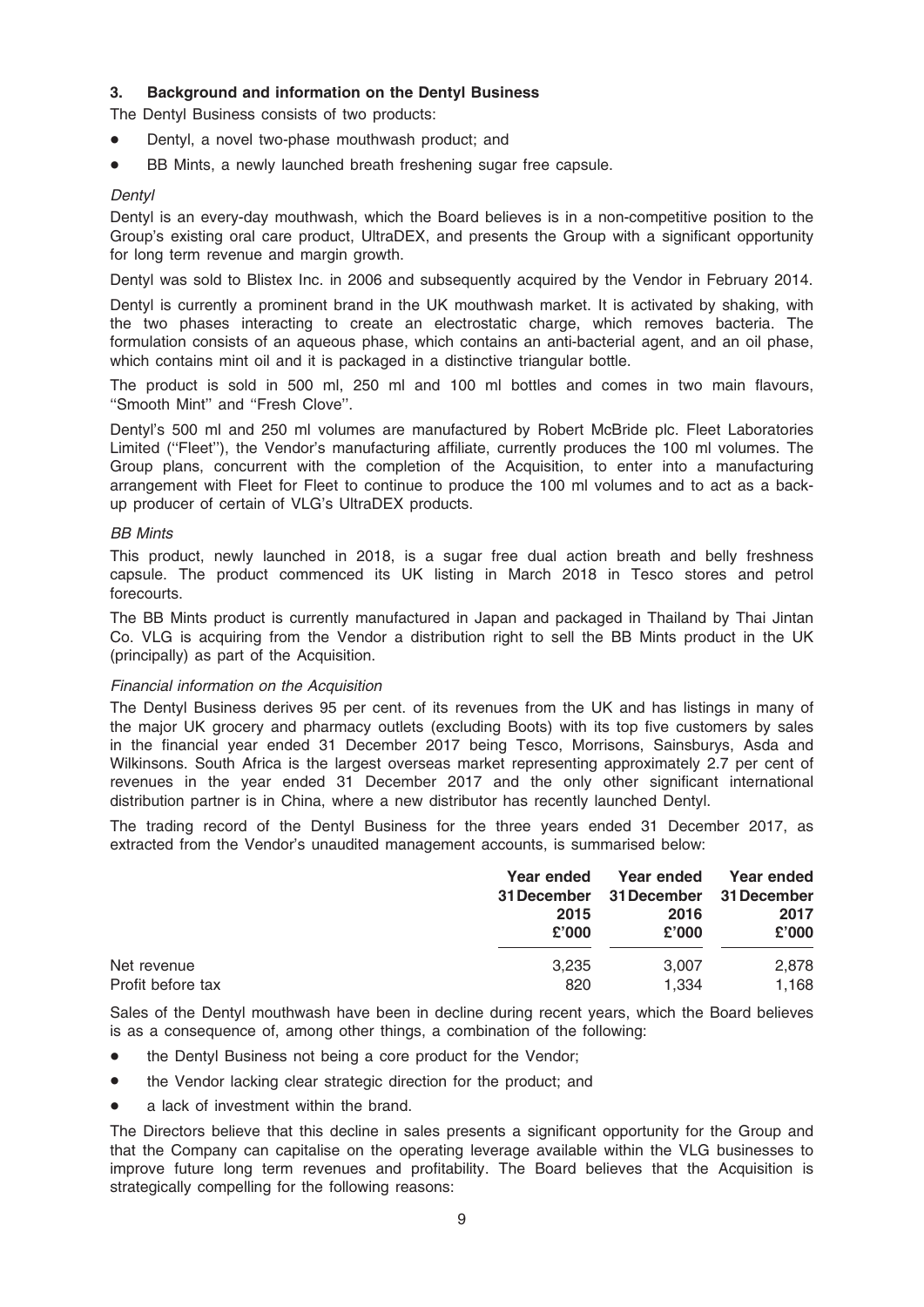- the Dentyl brand is well recognised in the UK;
- the Dentyl Business is complementary and not competitive with UltraDEX due to different target markets:
- Dentyl and UltraDEX have a complementary retailer channel which presents cross-selling opportunities for the Group;
- there is scope to expand Dentyl's UK listings and internationalise the brand by partnering in international markets using VLG's network of marketing partners and improving marketing and product innovation; and
- the Board has identified cost of goods savings that it believes can be made.

In due course, the Directors believe there may also be an additional opportunity to bring the manufacturing of the Dentyl product in house but will evaluate this post Acquisition.

Accordingly, the Directors believe that the Acquisition presents a significant opportunity for the Group to broaden its range of products and enhance its offering to existing and new distribution partners which the Directors expect will increase the Group's revenue growth and profitability. The Acquisition is expected to be earnings enhancing in the first full financial year following completion (i.e. the year ending 31 December 2019).

The Dentyl Business will form part of the Group's business in the UK, so profits earned from the Dentyl Business will pass through the Group's UK business. The Group's UK business currently has £8.6 million of accumulated tax losses, meaning that the profits from the Dentyl Business will be sheltered from tax for some time.

#### Key Terms of the Proposed Acquisition

The consideration payable for the trade and assets of the Dentyl Business is £4.2 million payable to the Vendor in cash on completion. The principal assets involved in the Dentyl Business comprise stock and tooling used to produce the distinctive shaped bottle of Dentyl mouthwash. VLG's assessment is that not more than £500,000 of this consideration is attributable to the value of assets used in the Dentyl Business.

The terms of the Acquisition are contained in the Acquisition Agreement which includes certain warranties by the Vendor about the Dentyl Business.

These terms include termination rights between signing and closing (i) for VLG in case of material breach of the warranties or the operational covenants by the Vendor involving more than a specified amount; and (ii) for the Vendor if faced with a valid claim for its inadvertent but unremediable breach of its warranties for below this specified amount.

#### 4. Repayment of loan instruments

The Directors propose to repay the following loan instruments out of the net proceeds of the Placing:

#### Convertible Bonds

In March 2016 the Company issued convertible bonds with a principal value of £1.9 million carrying an annual coupon of 9 per cent. to part fund the acquisition of Periproducts Limited. The Convertible Bonds were issued to a number of bondholders including Jeremy Randall and Gianluca Braguti, both Directors, who each subscribed £200,000. Full repayment of the Convertible Bonds is due on 31 March 2019.

#### Biokosmes Vendor Loan Notes

In March 2014 at the time of the Company's IPO on AIM, loan notes with a principal value of  $E2$  million carrying an annual coupon of 3 per cent. were issued to the vendors of Biokosmes Srl, including Gianluca Braguti, a Director. The agreements covering these vendor loan notes were subsequently amended such that the latest repayment date of the loan notes was extended from July 2017 to July 2020 and the annual coupon increased from 3 per cent. to 4 per cent. with effect from 1 August 2017.

Approximately £3.7 million of the Placing proceeds is to be applied in repayment of the Convertible Bonds and the Biokosmes Vendor Loan Notes which is expected to result in an annualised reduction in interest expense of approximately £0.3 million.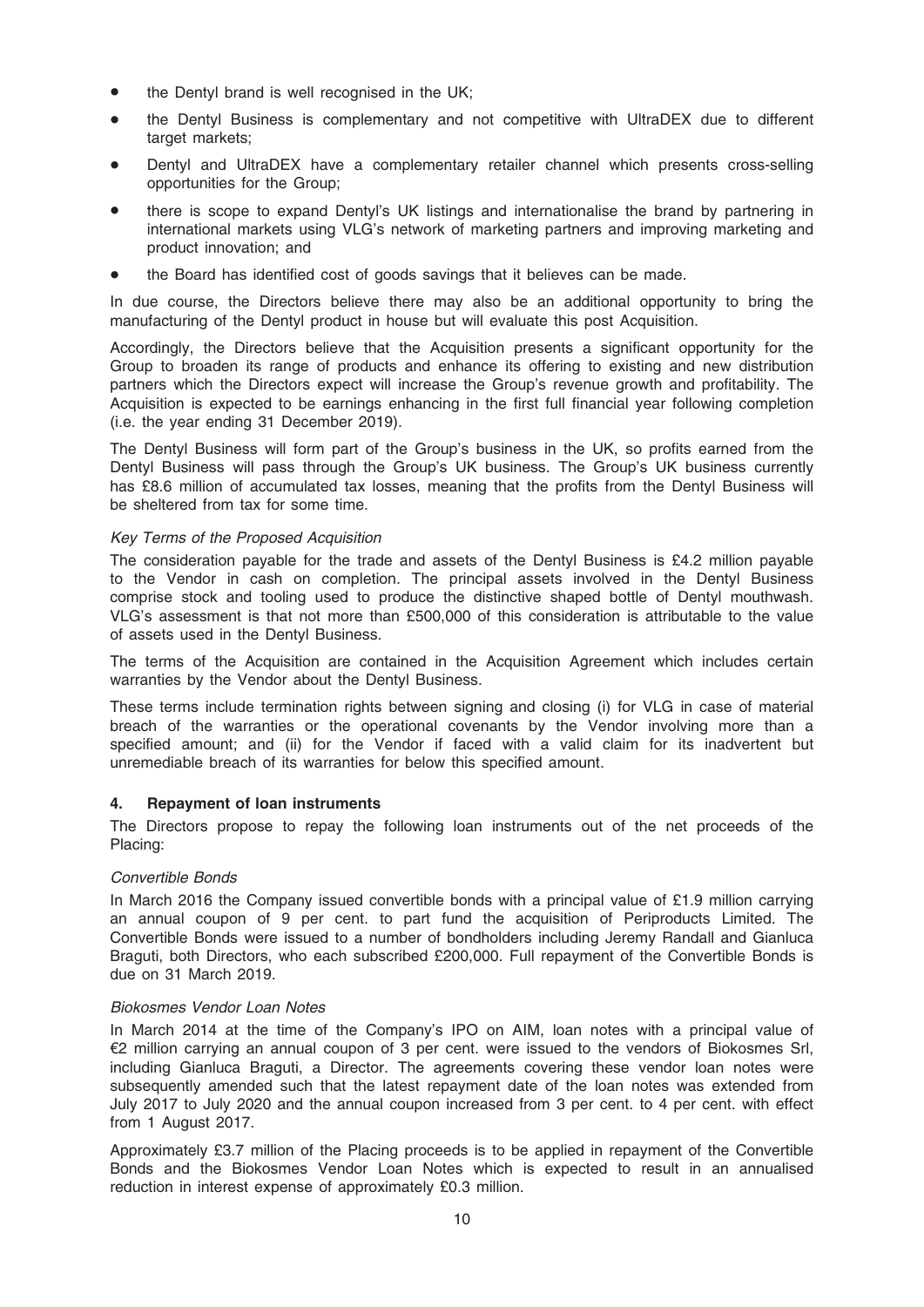#### 5. Use of proceeds

The Directors intend that the net proceeds of the Placing receivable by the Company will be used primarily for the following purposes:

- i. to fund the Consideration;
- ii. to repay the Convertible Bonds and the Biokosmes Vendor Loan Notes;
- iii. to strengthen the Company's balance sheet to support the continued growth of VLG's business; and
- iv. to facilitate the exploration of potential strategic M&A.

#### 6. The Placing

Subject to the satisfaction of the conditions under the Placing Agreement including, among other matters, the passing of the Resolutions without amendment, the Company will issue up to 46,875,000 new Ordinary Shares which will raise approximately £18.75 million, before expenses, and £17.5 million, after the expenses of the Placing (which are estimated to be up to approximately £1.25 million (excluding VAT)). The Placing Shares have been conditionally placed by Cenkos, acting as the bookrunner and as agent for the Company, with institutional and other investors. Application will be made for the Placing Shares to be admitted to trading on AIM, and, on the assumption that, among other matters, the Resolutions are passed, dealings in the Placing Shares are expected to commence on 7 August 2018.

The Placing is conditional, among other things, upon:

- the Resolutions being passed without amendment;
- compliance by the Company with its obligations under the Placing Agreement; and
- Admission of the Placing Shares to trading on AIM becoming effective by not later than 8.00 a.m. on 7 August 2018 (or such later date as is agreed between the Company and Cenkos, being not later than 8.00 a.m. on 21 August 2018).

The Placing Shares will represent approximately 56 per cent. of the Enlarged Share Capital. The Placing Shares will, following Admission, rank in full for all dividends and distributions declared, made or paid in respect of the issued Ordinary Share capital of the Company after the date of their issue and will otherwise rank equally in all other respects with the Existing Ordinary Shares. The Placing Price represents a discount to the closing mid-market price of 3.6 per cent. per Ordinary Share as at 19 July 2018 (being the latest practicable date before the date before the announcement of the Acquisition and Placing).

VLG has also agreed to issue a warrant instrument, on completion of the Placing, granting Cenkos warrants to subscribe for, in total, 2,511,363 Ordinary Shares, being 3 per cent. of the Enlarged Share Capital (and corresponding to £7,534.09 in aggregate nominal value). Each warrant corresponds to one Ordinary Share and is exercisable between the first and fifth anniversaries of the date of the warrant instrument, at the Placing Price (subject to adjustment). Before this first anniversary, these warrants may be cancelled by the Company.

#### Related Party Transaction

The participation in the Placing by J O Hambro Capital Management Limited (''J O Hambro''), an existing substantial shareholder in the Company, for 4,687,000 Placing Shares at the Placing Price is deemed to be a related party transaction pursuant to Rule 13 of the AIM Rules. Having consulted with Northland Capital Partners Limited, the Company's Nominated Adviser, the Directors consider that the terms of JO Hambro's participation in the Placing are fair and reasonable insofar as the Company's shareholders are concerned.

Immediately following Admission, J O Hambro will hold 9,087,892 Ordinary Shares, representing approximately 10.9 per cent. of the Enlarged Share Capital.

#### 7. General Meeting

In Part II of this document you will find the Notice convening the General Meeting which is to be held at the offices of Simmons & Simmons LLP at CityPoint, One Ropemaker Street, London EC2Y 9SS at 11.00 a.m. on 6 August 2018. At the General Meeting the following resolutions of the Company will be proposed: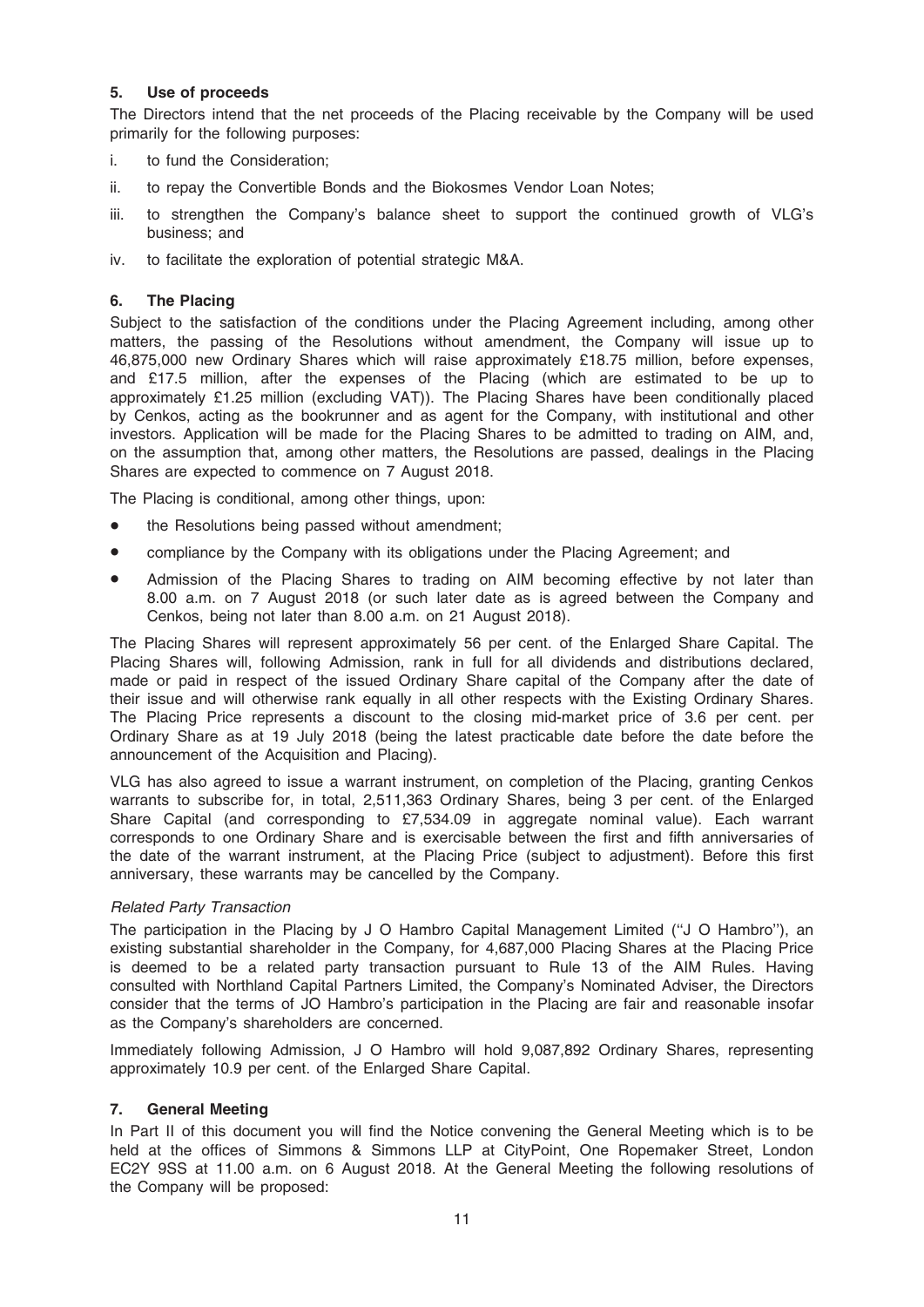Resolution 1, which will be proposed as an ordinary resolution, is to authorise the Directors to allot relevant securities up to an aggregate nominal value of £140,625.

Resolution 2, which will be proposed as a special resolution and which is subject to the passing of Resolution 1, disapplies statutory pre-emption rights, with the authority limited to, among other things, the allotment of equity securities having an aggregate nominal value of £140,625.

Resolution 3, which will be proposed as an ordinary resolution and which is subject to the passing of Resolution 2 but which is separate and additional to the authority granted with Resolution 1, is to authorise the Directors to allot relevant securities up to an aggregate nominal value of £7,534.09, pursuant to the warrant instrument referred to above.

Resolution 4, which will be proposed as a special resolution and which is subject to the passing of Resolution 3, disapplies statutory pre-emption rights, with the authority limited to the allotment of equity securities having an aggregate nominal value of £7,534.09 upon exercise of the rights to Ordinary Shares under this warrant instrument.

These Resolutions are in addition to the authorities granted to Directors at the last Annual General Meeting held on 23 May 2018. Resolution 1 authorises the allotment of such number of new Ordinary Shares as are necessary for the Placing. Resolution 2 authorises the disapplication of statutory pre-emption rights in respect of such number of new Ordinary Shares as are necessary for the Placing. Resolutions 3 and 4 provide the equivalent authorisations as Resolutions 1 and 2 respectively in relation to this warrant instrument.

#### 8. Action to be taken

You will find enclosed with this document a Proxy Form for use at the General Meeting. Whether or not you propose to attend the General Meeting in person, you are requested to complete and return the Proxy Form to the Company's registrars, Link Asset Services, in accordance with the instructions printed on it and return it by post or (during normal business hours only) by hand as soon as possible and, in any event, so as to be received by no later than 11.00 a.m. on 2 August 2018. Completion and return of a Proxy Form will not prevent you from attending the General Meeting and voting in person if you wish to do so.

If you hold Ordinary Shares through CREST you may alternatively appoint a proxy by completing and transmitting a CREST proxy instruction to Link Asset Services (CREST participant ID RA10) so that it is received no later than 11.00 a.m. on 2 August 2018. Completion and return of a CREST proxy instruction form will not prevent you from attending and voting in person at the General Meeting should you subsequently wish to do so.

#### 9. Recommendation by the Directors and irrevocable undertakings

Jeremy Randall and Gianluca Braguti, Directors (including through family members and selfinvested pension arrangements), hold, in total, £400,000 nominal amount of convertible bonds (and, in the case of Gianluca Braguti, the Biokosmes Vendor Loan Notes) which VLG plans to repay using part of the net Placing proceeds. The Directors consider that VLG would be better financed through more equity capital rather than the debt it is repaying. The Directors believe that the Acquisition, the Placing and the use of the net Placing proceeds, as described in this document, are in the best interests of the Company and Shareholders as a whole. Accordingly, the Directors unanimously recommend that you vote in favour of the Resolutions to be proposed at the General Meeting, as they have irrevocably undertaken to do in respect of their own beneficial holdings amounting to, in aggregate, 12,735,286 Ordinary Shares, which represent approximately 34.6 per cent. of the Existing Ordinary Shares.

Yours sincerely

Dr Lynn Drummond **Chair**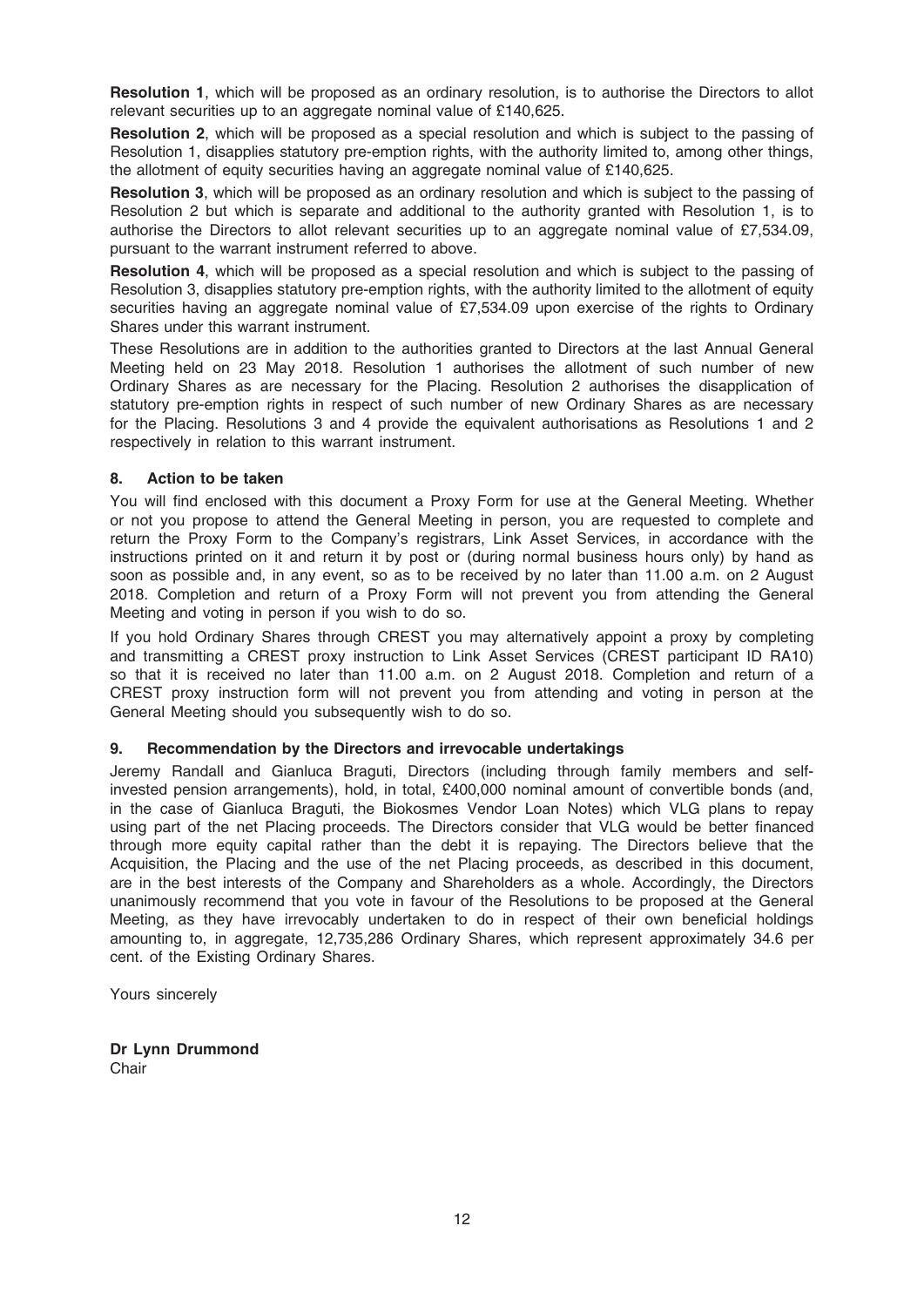### PART II

# Venture Life Group plc

(incorporated and registered in England and Wales with Company number 05651130)

### NOTICE OF GENERAL MEETING

NOTICE IS GIVEN that a General Meeting of Venture Life Group plc (the ''Company'') will be held at Simmons & Simmons LLP, CityPoint, One Ropemaker Street, London EC2Y 9SS on 6 August 2018 at 11.00 a.m. to consider, and if thought fit pass, the following Resolutions.

Resolutions 1 and 3 are ordinary resolutions and, to be passed, will require the approval at the General Meeting of (on a show of hands) a simple majority of Shareholders, or (on a poll) Shareholders representing a simple majority of the total voting rights of Shareholders, who, being entitled to vote, do so in person or by proxy.

Resolutions 2 and 4 are special resolutions and, to be passed, will require the approval at the General Meeting of (on a show of hands) at least 75 per cent. of Shareholders, or (on a poll) Shareholders representing at least 75 per cent. of the total voting rights of Shareholders, who, being entitled to vote, do so in person or by proxy.

#### ORDINARY RESOLUTION

1. THAT, in addition to any other authorities already in existence and in accordance with section 551 of the Companies Act 2006 (the ''Companies Act''), the Directors are generally and unconditionally authorised to exercise all powers of the Company to allot shares in the Company or to grant rights to subscribe for or to convert any security into shares in the Company up to a maximum aggregate nominal amount of £140,625 (46,875,000 Ordinary Shares) pursuant to a placing of certain new Ordinary Shares to institutional and other investors (''Placing''), provided that this authority will expire on the date falling 12 months from the date of the passing of this Resolution (unless renewed, varied or revoked by the Company before or on that date) but the Company may, before this authority expires, make an offer or agreement which would or might require shares in the Company or rights to be allotted or granted after this authority expires and that the Directors may allot shares in the Company or grant rights pursuant to such an offer or agreement as if the authority conferred by this Resolution had not expired.

#### SPECIAL RESOLUTION

- 2. THAT, in addition to any other authorities already in existence and subject to and conditional upon the passing of Resolution 1, in accordance with section 571(1) of the Companies Act, the Directors are authorised to allot equity securities for cash (within the meaning of section 560 of the Companies Act) pursuant to the authority conferred by Resolution 1 above, as if section 561 of the Companies Act did not apply to any such allotment, provided that this power:
	- is limited to the allotment of equity securities pursuant to the Placing up to a maximum aggregate nominal value of £140,625 (46,875,000 Ordinary Shares); and
	- will expire on the date falling 12 months from the date of the passing of this Resolution (unless renewed, varied or revoked by the Company before or on that date) but the Company may, before this authority expires, make an offer or agreement which would or might require shares in the Company or rights to be allotted or granted after this authority expires and that the Directors may allot shares in the Company or grant rights pursuant to such an offer or agreement as if the authority conferred by this Resolution had not expired.

#### ORDINARY RESOLUTION

3. THAT, subject to and conditional on the passing of Resolution 2, in addition to all other authorities already in existence including Resolution 2 (which are all preserved) and in accordance with section 551 of the Companies Act 2006, the Directors are generally and unconditionally authorised to exercise all powers of the Company to allot up to 2,511,363 Ordinary Shares pursuant to a warrant instrument (as the same may be amended or varied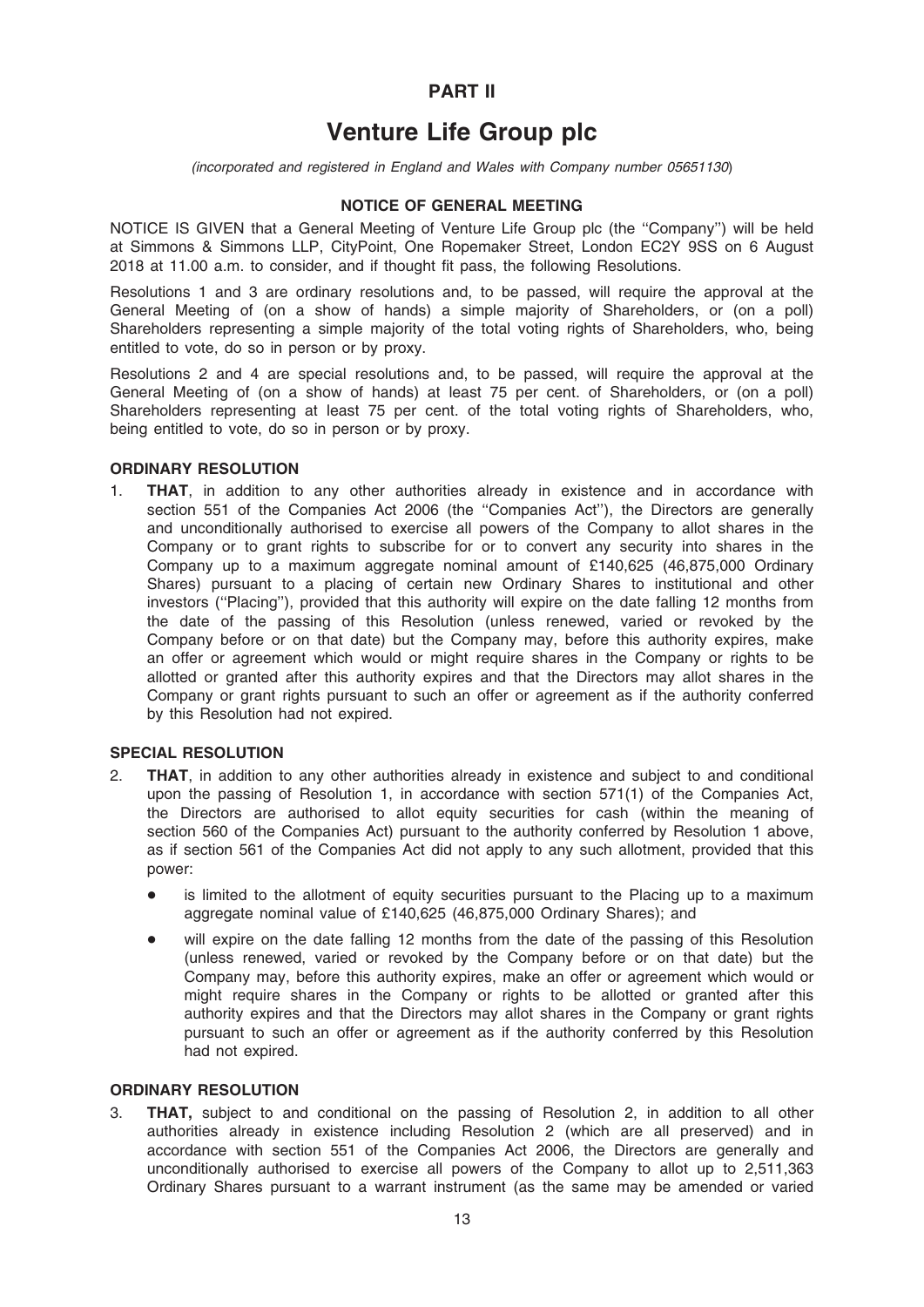from time to time) (''Warrant Instrument'') issued by the Company on or around the same date as (and conditional on) completion of the Placing, provided that this authority will expire on the date falling 12 months from the date of the passing of this Resolution (unless renewed, varied or revoked by the Company before or on that date) but the Company may, before this authority expires, make an offer or agreement which would or might require shares in the Company or rights to be allotted or granted after this authority expires and that the Directors may allot shares in the Company or grant rights pursuant to such an offer or agreement as if the authority conferred by this Resolution had not expired.

#### SPECIAL RESOLUTION

- 4. THAT, subject to and conditional upon the passing of Resolution 3, in accordance with section 571(1) of the Act, the Directors be authorised to allot equity securities for cash (within the meaning of section 560 of the Act) pursuant to the authority conferred by Resolution 3, as if section 561 of the Act did not apply to any such allotment, provided that this power:
	- is limited to the allotment of equity securities pursuant to the Warrant Instrument up to a maximum aggregate nominal value of £7,534.09 (2,511,363 Ordinary Shares); and
	- expires on the date falling 12 months from the date of passing this resolution but may be previously revoked or varied by special resolution and so that the Company may, before such expiry, make an offer or agreement which would or might require equity securities to be allotted after such expiry and the Directors may allot equity securities in pursuance of any such offer or agreement as if such power had not expired.

Registered Office Venture House Arlington Square Downshire Way **Bracknell** Berkshire RG12 1WA

By Order of the Board

Peter Shepherd Company Secretary Dated 20 July 2018